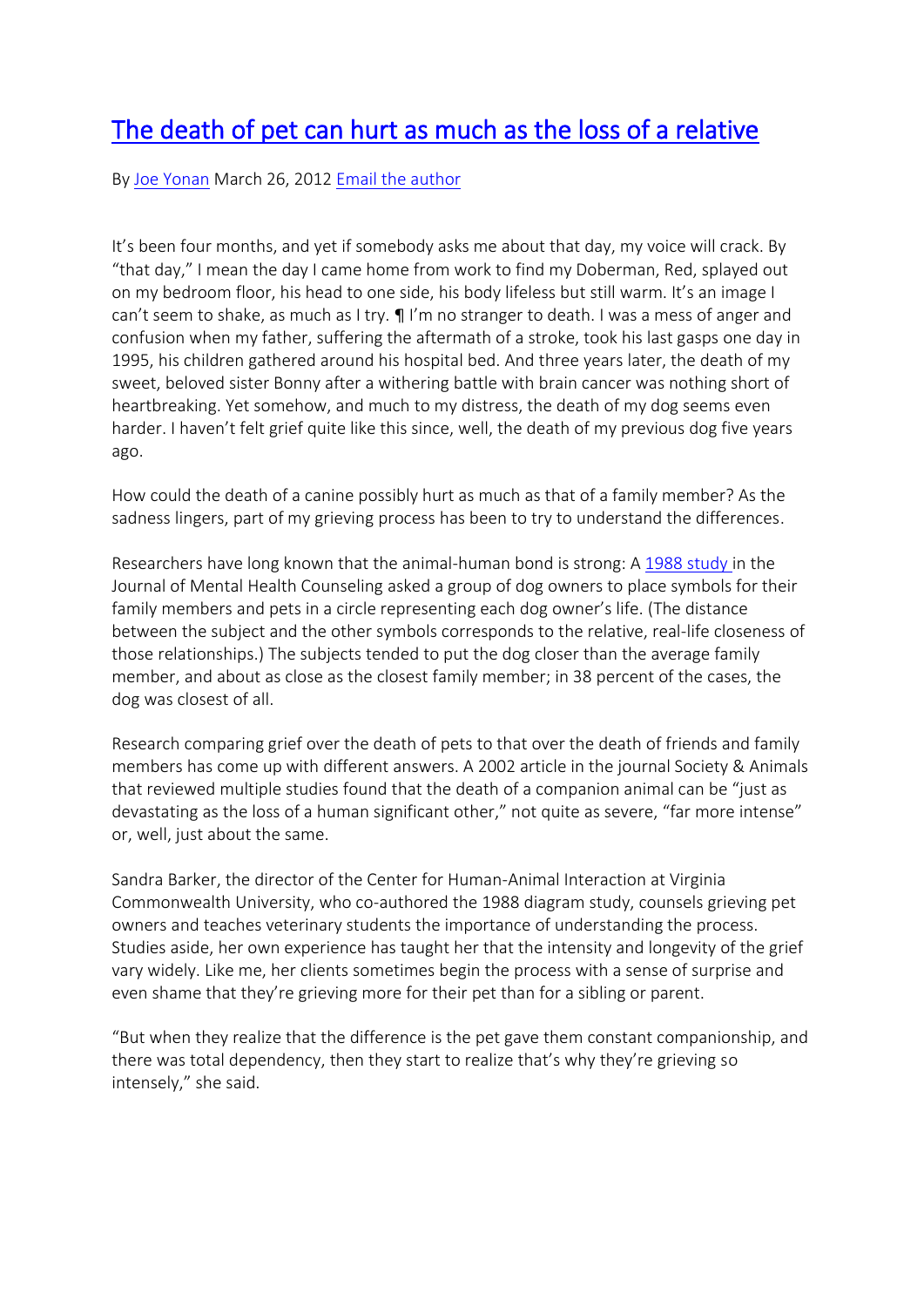#### Rearranging my life

It's true that I spent so much time taking care of Red, and Gromit before him, that when each one died it didn't merely leave a hole in my single-person household; it was as if someone had rearranged my life, excising without my permission many of the rituals that had governed it.

Over the course of 13 years, for instance, the same thing would happen with Gromit every morning. I would sit on my bed to put on my shoes, and he would drape himself across my lap. I would scratch his butt and he would reward me with a big sloppy kiss. Recently, I did the math: Accounting for the times I was traveling without him, this interaction happened more than 4,000 times.

So it makes sense that when he died, it was months before I could touch my shoelaces without expecting to also touch him. And I had no idea what to do with my mornings without my pooch to require that small gesture of me.

About nine months after Gromit died, once I knew I didn't want to replace him but just wanted to consider getting another dog, I signed up as an occasional foster parent at a no-kill shelter in Dupont Circle. My first assignment, Red, was a living, breathing refutation of the portrayal of Dobermans as vicious guard dogs in such movies as "[Hugo](http://www.amazon.com/gp/product/B003Y5H5H4?ie=UTF8&tag=washingtonpost-20&linkCode=xm2&camp=1789&creativeASIN=B003Y5H5H4)" and the animated classic "[Up](http://www.amazon.com/gp/product/B001KVZ6FW?ie=UTF8&tag=washingtonpost-20&linkCode=xm2&camp=1789&creativeASIN=B001KVZ6FW)." The first time he ambled over to me when I was sitting on the couch in my apartment and lay his head across my lap so I could stroke his snout, I knew I'd adopt him.

And for the two months I lived in that apartment after he died, the couch never seemed so empty, nor the place so quiet.

#### Keeping it simple

My relationships with Red, Gromit and Consuela (the cat who has survived them both) have been, for lack of a better word, simple. Or at least simpler than that with my sister — but especially simpler than that with my father, with whom I had constant conflicts over religion and sexuality, and whose love and support seemed to always have strings attached.

Barker echoes the idea that the unconditional, nonjudgmental love offered up by animals — "they're just happy you're there"  $-$  can make it especially hard to lose them. Were these losses more difficult because I was living alone? Some studies suggest that just as pets can ease loneliness, especially among single people, it can be harder for us when they're gone.

And then there is the suddenness factor. Former president Bill Clinton told Newsweek in 2002 that the death of his dog, Buddy, who was hit by a car, was "by far the worst thing" that Clinton had experienced after leaving the White House. Barker says that not having time to prepare for the pet's death "usually makes it more intense" and that something like an accident can add a layer of traumatic stress, especially if the owner witnesses it.

She might as well have been talking about me. Gromit's battle with cancer at age 13 was short, but at least I spent the last few weeks of his life preparing for it. I held him when the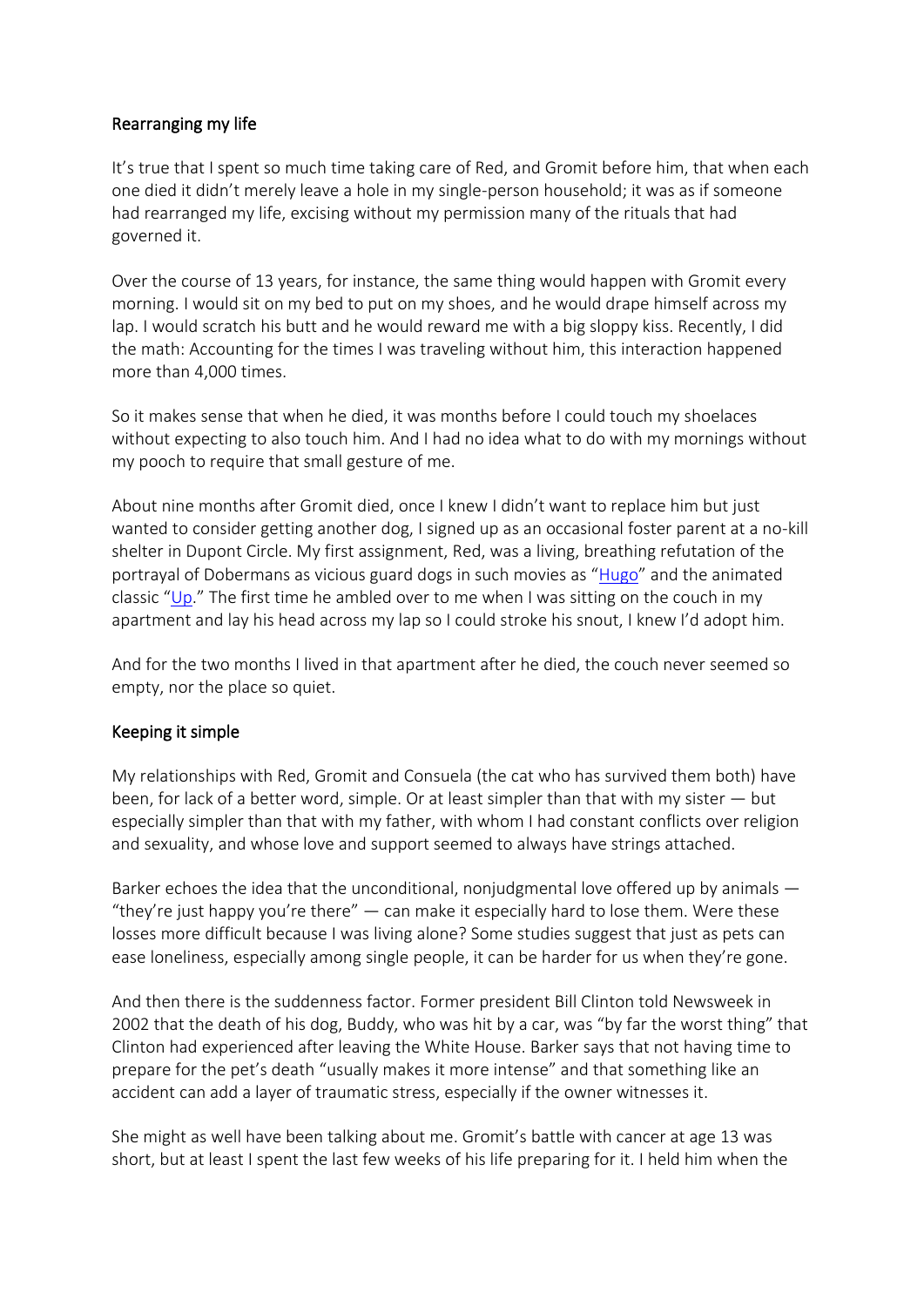vet put him down, and it was horrible, but I knew he was as comfortable as possible — and that having me there was part of his comfort.

At age 7, Red had been otherwise healthy when he started wheezing one day last October. The vet thought he had allergies and advised me to return if he didn't get better within a couple of weeks. Two weeks later, a chest X-ray showed a mild pneumonia, and the vet sent Red and me home with antibiotics that she hoped Red would respond to within a few days. I gave him a dose at about 1 p.m. and went to work; when I returned that evening, he was dead.

## 'I'm sorry'

It's too painful to describe the extent of my immediate reaction, or really the reactions that unfolded over the following days, weeks and even months. But I will say that when Gromit was dying, I kept repeating the words, "Thank you." In Red's case, too late for him to hear, I kept repeating, "I'm sorry."

The fact that our pets are so dependent on us makes it all too easy to second-guess our decisions and descend into a pit of guilt. Shouldn't I have known? Did I do everything I could? If I had just ... what? Taken him to the vet sooner? Insisted he be hospitalized? What if I had been home? I might not have been able to save him, but at least in his last moments he would have known I was with him, and maybe that would have made it a little easier for him if not for me.

In "[The Year of Magical Thinking](http://www.amazon.com/gp/product/1400078431?ie=UTF8&tag=washingtonpost-20&linkCode=xm2&camp=1789&creativeASIN=1400078431)," Joan Didion refers to grief as passive and mourning as active. Sure enough, when I talked to Kathy Reiter, who leads monthly pet-loss support groups in Alexandria and Fairfax County, she eventually (in true therapist style) turned the conversation to my experience, asking what I'd done — actively — to help myself with this process. It occurred to me that I needed to sit around and cry a little less and to grieve, publicly, a little more.

That's easier said than done. A few weeks after Red died, some friends from the dog park suggested we have a get-together in his memory. I was grateful for the suggestion, but as I came in and exchanged hugs, I felt a bit sheepish when I pulled out the box of Red's ashes and a recent photo and set them up on the table. Maybe it was my imagination, but I got the feeling that even friends who had gathered for just this purpose would rather say just a quick "I'm sorry; how are you doing?" than truly acknowledge the elephant  $-$  or the Doberman  $$ in the room. It wasn't until a couple of hours and several drinks later that we finally told a few stories about him.

### More than just a dog

Thankfully, many of my closest friends, family members and co-workers have been wonderfully sympathetic, and for that I'm grateful. Others have seemed reluctant to talk about my grief, and I suspect that it's because they're trying to stay in denial about the prospect of losing their own animal or trying not to remember the death of a previous one. My least-favorite reaction comes from those who are aiming to be supportive but regularly